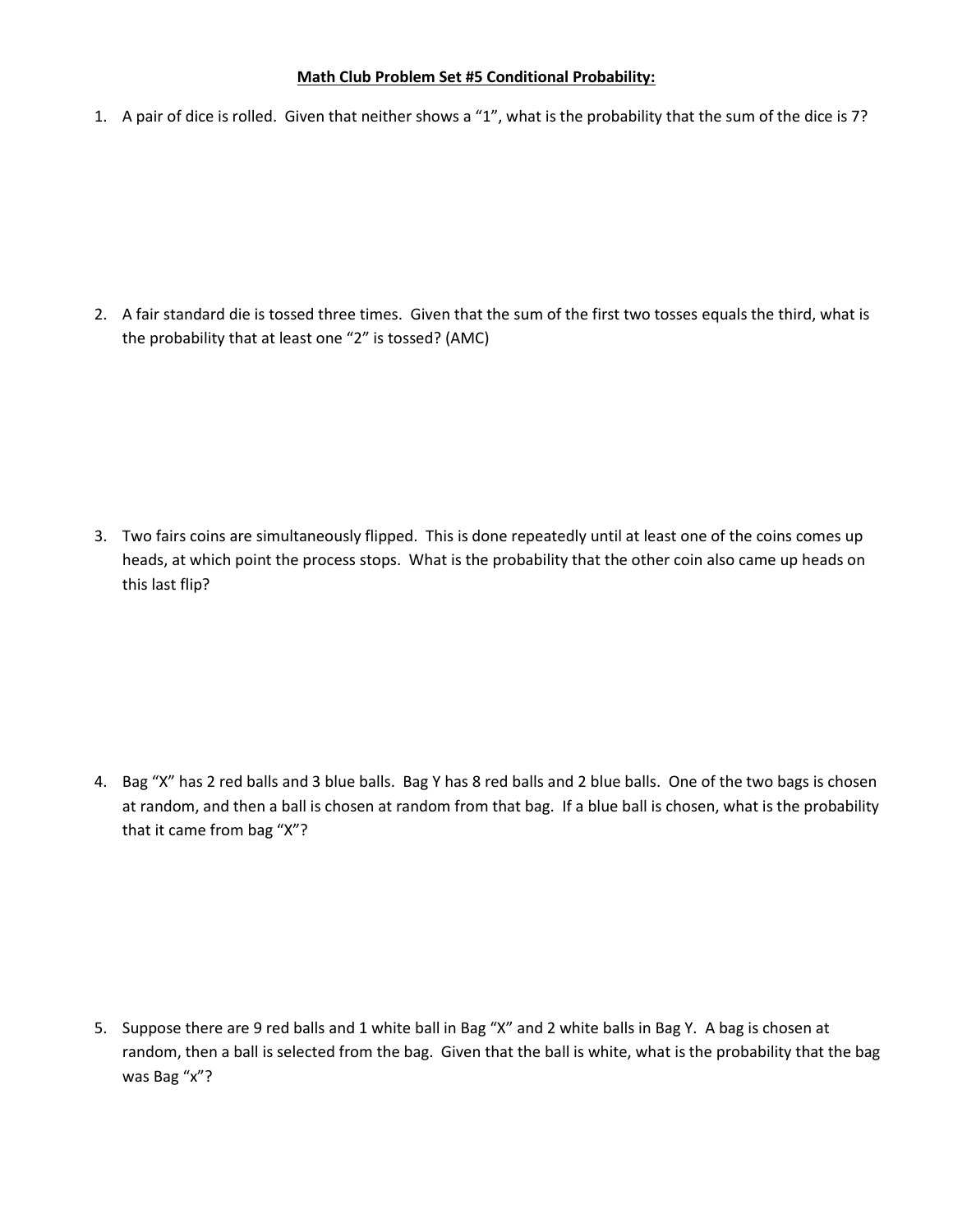- 6. The probability that event A occurs is 0.75 and the probability that event B occurs is  $0.6$ 
	- a. What is the minimum and maximum possible values of  $\,P\bigl(A\cap B\bigr)\,?$
	- b. What is the minimum and maximum possible values of  $P(A | B)$ ?
	- c. What is the minimum and maximum possible values of  $P(B|A)$ ?
- 7. 4 cards are drawn at random from a standard 52 card deck. At least 3 of them are hearts. What is the probability that they are all hearts?

8. Let "x" and "y" be drawn (with replacement) from {1,2,3,....99} such that each ordered pair (x,y) is equally likely. Given that "x+y" is even, determine the probability that the sum of the units digits of "x" and "y" is less than 10.

9. There are "m" mean and "n" women in a bowling club. Two members are chosen at random. If atleast one woman is selected, what is the probability that both members selected are women?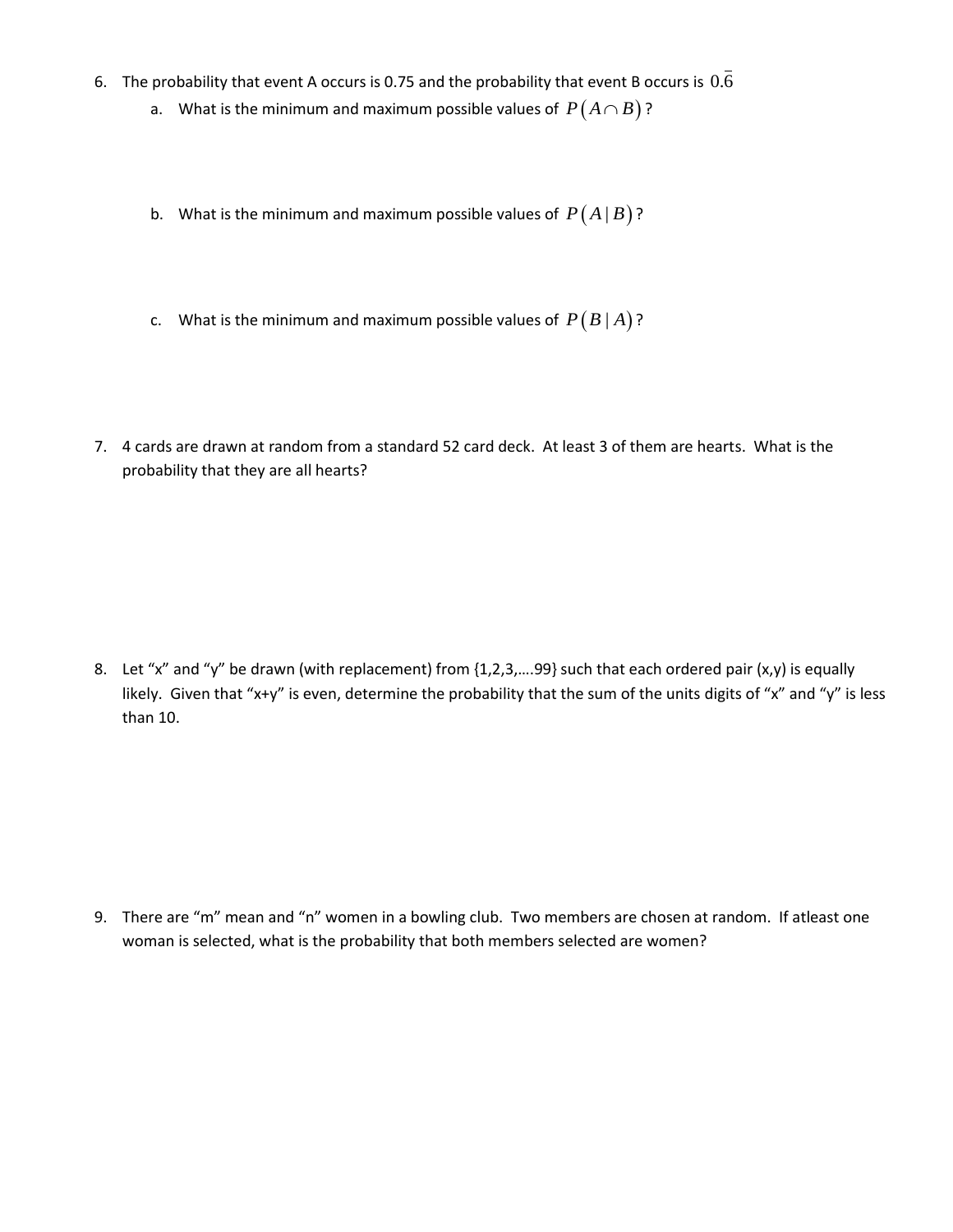10. A new test for HIV is 90% accurate. [10% of the time it gives the wrong result] Suppose that 5% of the general population has the flu. If a person tests positive for the flu, what is the probability that she actually has it?

11. A bag of popcorn has 2/3 white kernels and 1/3 yellow kernels. Only half the white kernels will pop, but 2/3 of the yellow kernels will. If a kernel is taken at random from the bag and is popped, what is the probability that it was a yellow kernel?

12. Two real numbers "r" and "s" are chosen at random between 0 and 1. If we know that 1 4  $|r - s| < \frac{1}{\epsilon}$ , what is the probability that  $r < 0.5 < s$ ?

13. Larry has a 75% probability of attending a meeting. Tom has an 80% chance of attending is Larry also attends; otherwise he has 50% chance of attending. If we see Tom attending, what is the probability that Larry is also there?